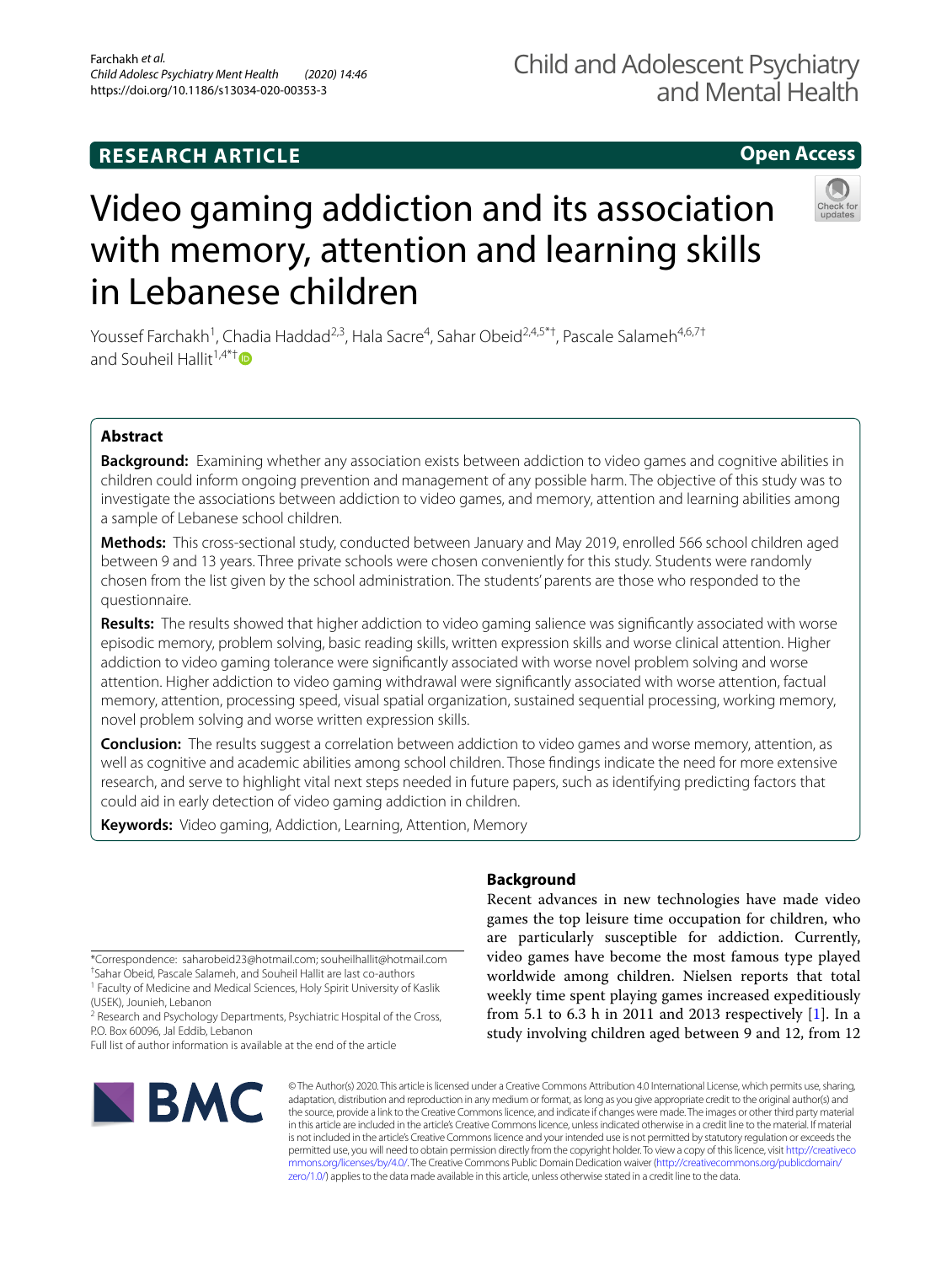diferent countries, it was found that 8.6 h per day were spent on playing video games [[2\]](#page-9-1). Importantly, the emerging phenomenon of video game addiction represents a real and potential widespread problem that defes easy solutions and prevention methods, and requires further investigations, especially in the childhood population.

In fact, despite the benefts that video games have, such as socialization and entertainment, empirical and clinical studies have frequently demonstrated that the excessive use of video games may drive to adverse consequences in miscellaneous areas of psychological development and can result in an addiction among a small portion of gamers [\[3](#page-9-2)]. Impaired control over gaming and increasing priority over daily activities and other life interests could manifest as an evidence of gaming addiction [[4\]](#page-9-3). In its ffth edition, the Diagnostic and Statistical Manual of Mental Disorders (DSM-5) identifed video game addiction in the form of internet gaming disorder, as a condition in need of supplementary studies [\[5](#page-9-4)]. Additionally, the 11th revision of International Classifcation of Diseases (ICD-11) defned gaming disorder as a recurrent gaming behavior pattern that carries both ofine and online gaming [[6\]](#page-9-5). Science suggests that addictions arise from a mixture of a genetic predisposition and a repeated exposure to a particular substrate [[7](#page-9-6)].

Along with that, there has been growing public concerns about potential adverse efects, including the possibility that video games might afect memory in children [[8\]](#page-9-7): as an important process for comprehension, memory updating and working memory, among other cognitive skills, have usually been reported to be damaged across diferent behavioral disorder individuals and addictive populations [\[9](#page-9-8)]. Even though there are some studies that investigate the efect of video games on cognitive functions and academic performance in children [\[10](#page-9-9), [11](#page-9-10)], consequences on memory are still a prevalent subject of debate.

Although video gaming is a free time activity, it does cause problems for some children, afecting their attention competencies. Both a meta-analysis and a systematic review conducted by Ho et al. and Carli et al. respectively suggested an association between inattention and internet/gaming addiction [\[12](#page-9-11)]. Moreover, plenty of other studies supported this fnding and proved a strong correlation between the severity of inattention in attention deficit hyperactivity disorder (ADHD) and internet/gaming addiction [[13](#page-9-12)], even after regulating the efects of depression and anxiety symptoms, as well as personality traits [\[12](#page-9-11)].

Unsurprisingly, video gaming advancements have led to concerns from parents and educators that the exaggerated amount of time consumed by children on video games, may result in decreased learning and academic abilities [\[11](#page-9-10)]. Handful of studies have generated inconclusive results regarding a possible association between poor school grades and problematic gaming [\[11,](#page-9-10) [14](#page-9-13)]. Furthermore, in cross-sectional studies, pathological video gaming has been connected to a range of negative consequences, such as lower school and academic performances, but the need for further research to explore this finding is mandatory  $[11]$  $[11]$ . Moreover, researchers have been attempting to shed light on addiction to video games and its association with children's development and behaviors. Despite all the efforts made, the literature still lacks sufficient studies on the subject.

In Lebanon, adolescents showed a 43.6% of moderate to severe problematic internet use [[15\]](#page-9-14). Children are afected by video gaming and its related addiction. According to a Lebanese research study published in 2018, gaming disorder was associated with being younger. Moreover, Lebanese children are witnessing devastating long-term adverse efects on their behavioral, physical and psychological health, due to the rapidly advancing technology, which makes it very essential to focus on this particular Lebanese age group [[14\]](#page-9-13). From the research point of view, only three Lebanese studies were detected concerning video games addiction [[14,](#page-9-13) [16,](#page-9-15) [17](#page-9-16)]. Two of them worked on the development and validation of specifc scales for video games addiction and internet gaming disorder [\[15](#page-9-14), [16](#page-9-15)], while the third one explored the relationships between gaming disorders, sleep habits, and academic achievement in Lebanese adolescents  $[14]$  $[14]$ . The last study showed that the pooled prevalence of internet gaming disorder was 9.2% [\[14](#page-9-13)]. Examining whether any association exists between addiction to video games and cognitive abilities in children could inform ongoing prevention and management of any possible harm. The objective of this study was to investigate the associations between addiction to video games, and memory, attention and learning abilities among a sample of Lebanese schoolchildren.

## **Methods**

#### **Participants**

This study was a cross-sectional, conducted between January and May 2019. Three private schools were chosen conveniently for this study. Students were randomly chosen from the list given by the school administration. All participants between the age of 9 and 13 years of age were eligible to participate. The students' parents are those who answered the questionnaire. Prior to participation, parents were briefed on the study objectives and methodology, and were assured of the anonymity of their participation. Parents had the right to accept or refuse participation in the study, with no fnancial compensation provided in return.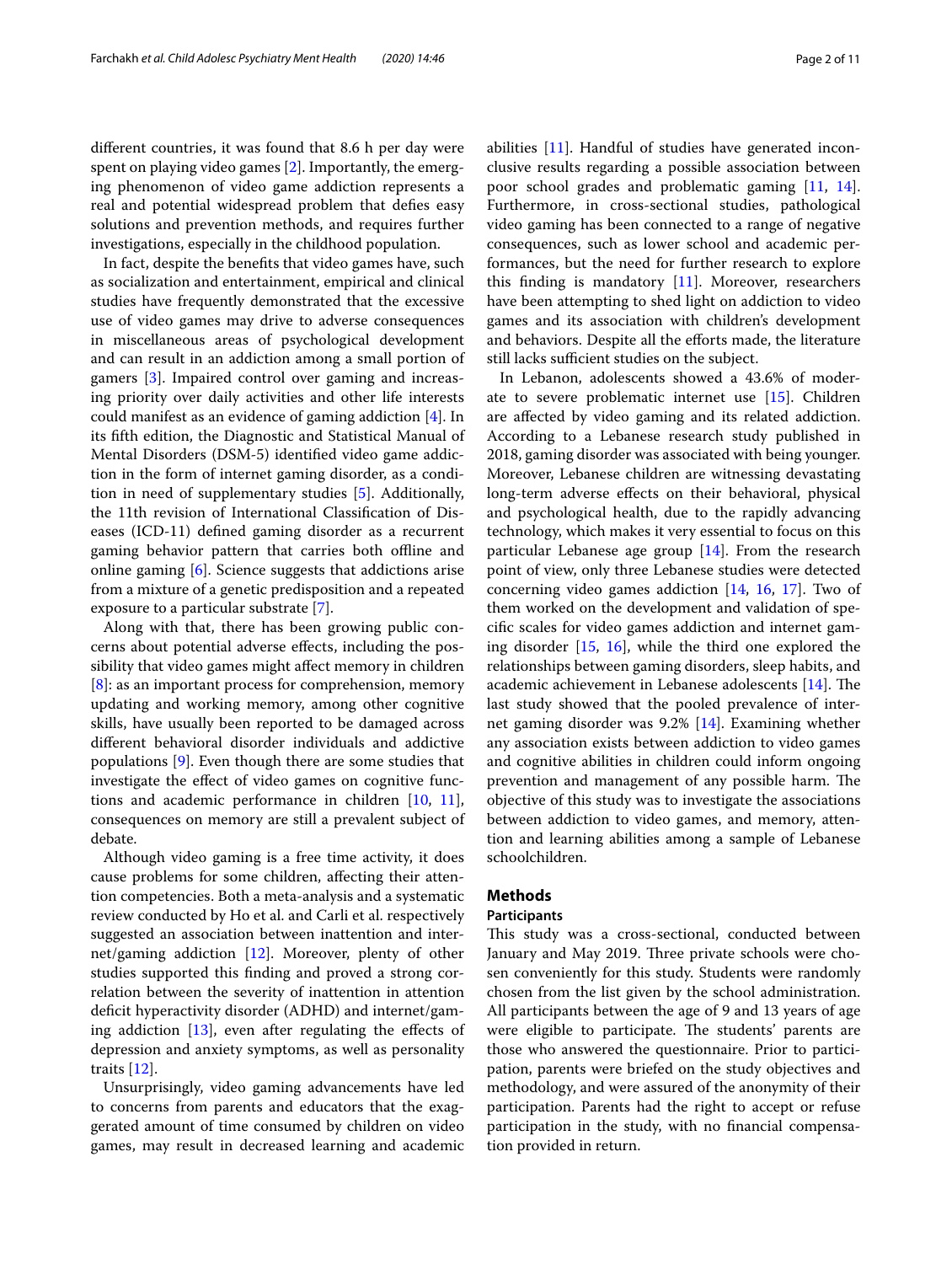#### **Sample size calculation**

The Epi info program [Centers for Disease Control and Prevention (CDC), Epi Info™] was employed for the calculation of the required sample size for our study, with a prevalence of internet gaming disorder of 9.2% among 524 Lebanese high school students from a study done by Hawi et al. [[14](#page-9-13)], with an acceptable margin of error of 5% and design effect of 2. The youth population is estimated to be 585,000 according to the UNDP statistics in Lebanon; the result showed that the biggest required sample size is 256 participants.

#### **Procedure**

The questionnaire was distributed to each student in the classroom to be taken home. Parents flled it within 25 min approximately. The completed questionnaires were collected back and sent for data entry. During the data collection process, the anonymity of the participants was guaranteed.

#### **Questionnaire**

The self-administered questionnaire used was in Arabic, the native language of Lebanon. The first part assessed the sociodemographic details of the participants (i.e. age, gender, grade, and father and mother education level). The second part of the questionnaire included the following scales:

#### **Game Addiction Scale for Children (GASC)**

The 21-item Gaming Addiction Scale (GASC) is an instrument based on DSM criteria to assess gaming addiction. The seven items in the GAS are rated using a fve-point Likert scale ranging from 1 (never) to 5 (very often). A higher score on the GAS indicates more problematic use of online gaming. The scale measures 7 criteria of computer addiction: salience, tolerance, mood modifcation, withdrawal, relapse, confict and problems [[18](#page-9-17)]. In this study, the Cronbach alpha values for the GAS was 0.948.

#### **Children's Memory Questionnaire (CMQ)**

The CMQ is a 36-item questionnaire designed to assess parents' perceptions of their children's memory. The CMQ requires parents to assess their child's memory based on five possible options:  $1 =$ never or almost never happens;  $2 =$  happens less than once a week;  $3$ = happens once or twice in a week;  $4$ = happens about once a day; and  $5=$  happens more than once a day  $[19]$  $[19]$  $[19]$ . Three subscales derived from the total scale representing the episodic memory, visual memory and working memory and attention. The higher the scores, the greater the impairment in the cognition domain [\[19\]](#page-9-18). In this study, the Cronbach alpha values for the episodic memory subscale was 0.888, for the visual memory was 0.770 and for the working memory was 0.845.

#### **Clinical attention problems scale**

The scale measures the frequency of activity and attention by asking the parent and teacher to respond to a series of 12 statements and their applicability to their child in the morning and afternoon. Response options range from "not true" (0), "somewhat or sometimes true"  $(1)$ , "very often" or often true  $(2)$ . The higher the scores, the greater the attention problems exist [[20\]](#page-9-19). In this study, the Cronbach alpha values for the clinical attention problem in the morning and in the afternoon were 0.844 and 0.839 respectively.

### **Learning, Executive and Attention Functioning (LEAF) Scale**

The LEAF is a 55 item self-report questionnaire that assesses executive functions, related neurocognitive functions, and academic skills in children and adults. The LEAF evaluates a broad set of core cognitive abilities as well as related cognitive learning and academic abilities. Cognitive areas assessed by the LEAF include attention, processing speed (including visual-spatial organization skills), and sustained sequential processing to achieve goals (e.g., planning and executing goal-directed behavior), working memory, and novel problem-solving. Also, LEAF includes comprehension and concept formation, declarative/factual memory, and academic functioning. The LEAF contains Academic subscales assessing reading, writing, and math fuency and abilities. LEAF items are grouped by subscale, and all subscales have the same number of items.

The subscales of the LEAF are:  $(1)$  comprehension and conceptual learning (tracking and understanding information), (2) factual memory (memorization and retention of facts); (3) attention (sustained focus); (4) processing speed (speed of completing cognitive and behavioral tasks that involve a component of focus and concentration); (5) visual-spatial organization (organization and visual-constructive skills); (6) sustained sequential processing (planning and sustaining efort in order to follow and complete multistep directions and sequences); (7) working memory (remembering and processing multiple things at the same time); and (8) novel problem solving (initiating efort toward processing new or unfamiliar information). (9) Mathematics skills (math calculation difficulty); (10) basic reading skills (reading/phonics difficulty); and (11) written expression skills (limited/impoverished or slow/efortful written expression). Individual items are rated on a 0–3 scale, and a raw subscale score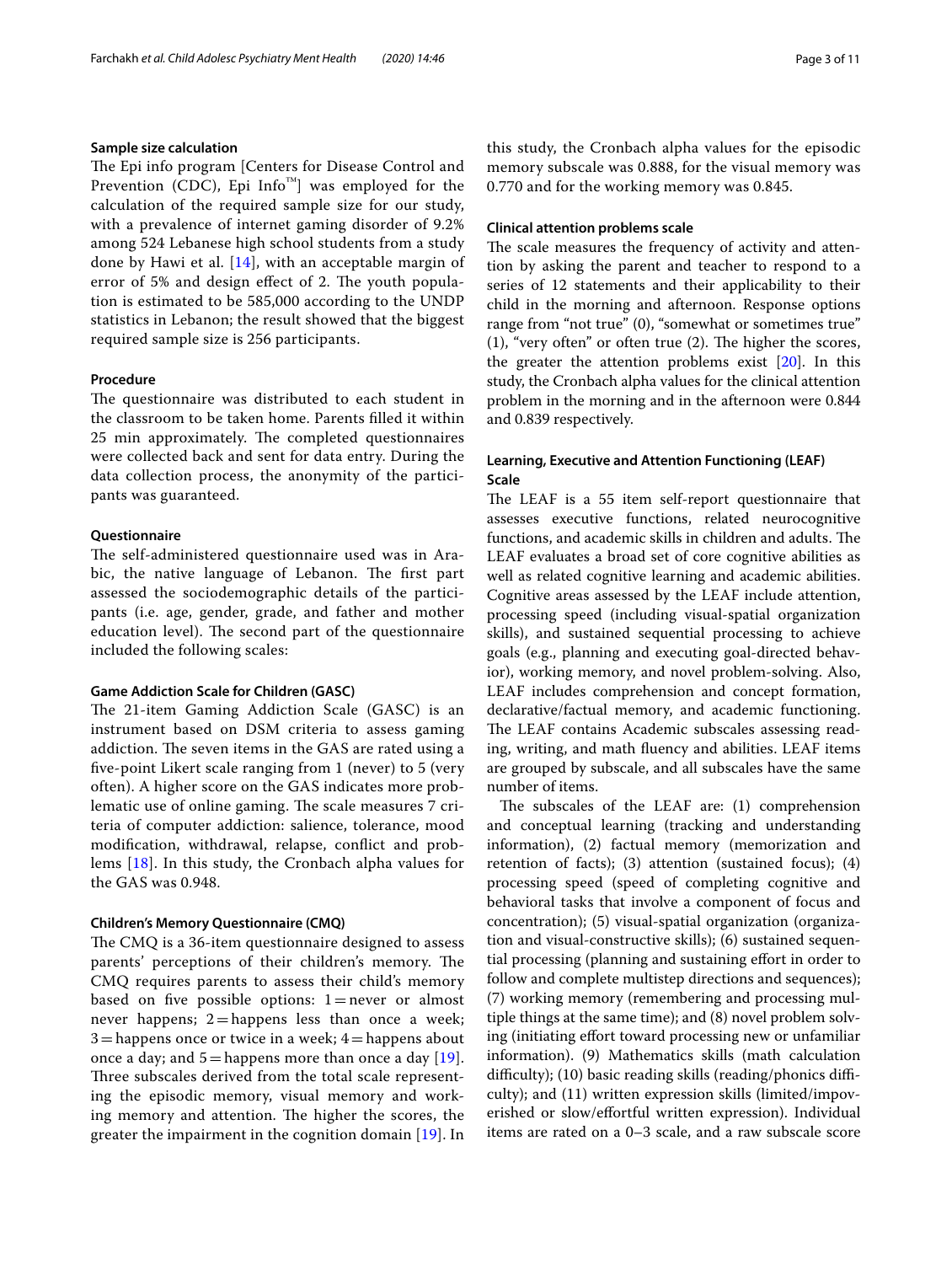for each of the 11 content areas is created by summing the 5 constituent items, such that higher scores indicate more cognitive problems [\[21](#page-9-20)]. In this study, the Cronbach alpha values for the subscales was: comprehension and conceptual learning=0.961; factual memory=0.792; attention=0.901; processing  $speed=0.866$ ; visual-spatial organization=0.729; sustained sequential process $ing=0.768$ ; working memory $=0.816$ ; novel problem solving=0.811; mathematics skills=0.871; basic reading skills =  $0.923$  and written expression skills =  $0.905$ .

#### **Translation procedure**

The forward translation was done by one translator. An expert committee formed by healthcare professionals and a language professional verifed the Arabic translated version. A backward translation was then performed by a second translator, unaware of the initial English version. The back-translated English questionnaire was subsequently compared to the original English one, by the expert committee. Discrepancies related to inadequate expressions and concepts, confusing in meaning and slightly off in meaning during the reconciliation of the back translated questionnaire with the original source were resolved by consensus.

#### **Statistical analysis**

SPSS software version 23 was used to conduct data analysis. Cronbach's alpha values were recorded for reliability analysis for all the scales. A descriptive analysis was done using the counts and percentages for categorical variables and mean and standard deviation for continuous measures. A multivariate analysis of covariance (MANCOVA) was carried out to compare multiple measures (each scale was taken as a dependent variable) taking the GAS as the major independent variable, controlling for potential confounding variables: age, gender, family monthly income, and mother and father education level. A p-value less than 0.05 was considered signifcant.

#### **Results**

Out of 700 distributed questionnaires, 566 (80.86%) questionnaires were completed and collected back. The sociodemographic characteristics of the partici-pants are summarized in Table [1.](#page-3-0) The mean age was  $10.77 \pm 1.38$  years, with 55.2% male. Also, higher education level in parents was found in 58.9% among mother and 39.4% among father.

#### **Description of the scales used**

The description of all the scales used in terms of mean, standard deviation, median, minimum and maximum is summarized in Table [2.](#page-4-0)

#### **Bivariate analysis**

The bivariate analysis of the sociodemographic variables associated with the memory and attention scores is summarized in Tables [3](#page-4-1) and [4.](#page-5-0)

Higher addiction to video gaming salience, tolerance, relapse, withdrawal, confict and problems scores were signifcantly correlated with lower/worse episodic

#### <span id="page-3-0"></span>**Table 1 Sociodemographic characteristics of the study sample**

|                        | Frequency | Percentage (%) |
|------------------------|-----------|----------------|
| Gender                 |           |                |
| Male                   | 286       | 55.2           |
| Female                 | 232       | 44.8           |
| Education level father |           |                |
| Illiterate             | 14        | 2.9            |
| Primary                | 34        | 7.0            |
| Complementary          | 111       | 22.9           |
| Secondary              | 135       | 27.8           |
| University             | 191       | 39.4           |
| Education level mother |           |                |
| Illiterate             | 14        | 2.9            |
| Primary                | 11        | 2.2            |
| Complementary          | 58        | 11.9           |
| Secondary              | 118       | 24.1           |
| University             | 288       | 58.9           |
|                        | Mean      | SD             |
| Age (years)            | 10.77     | 1.38           |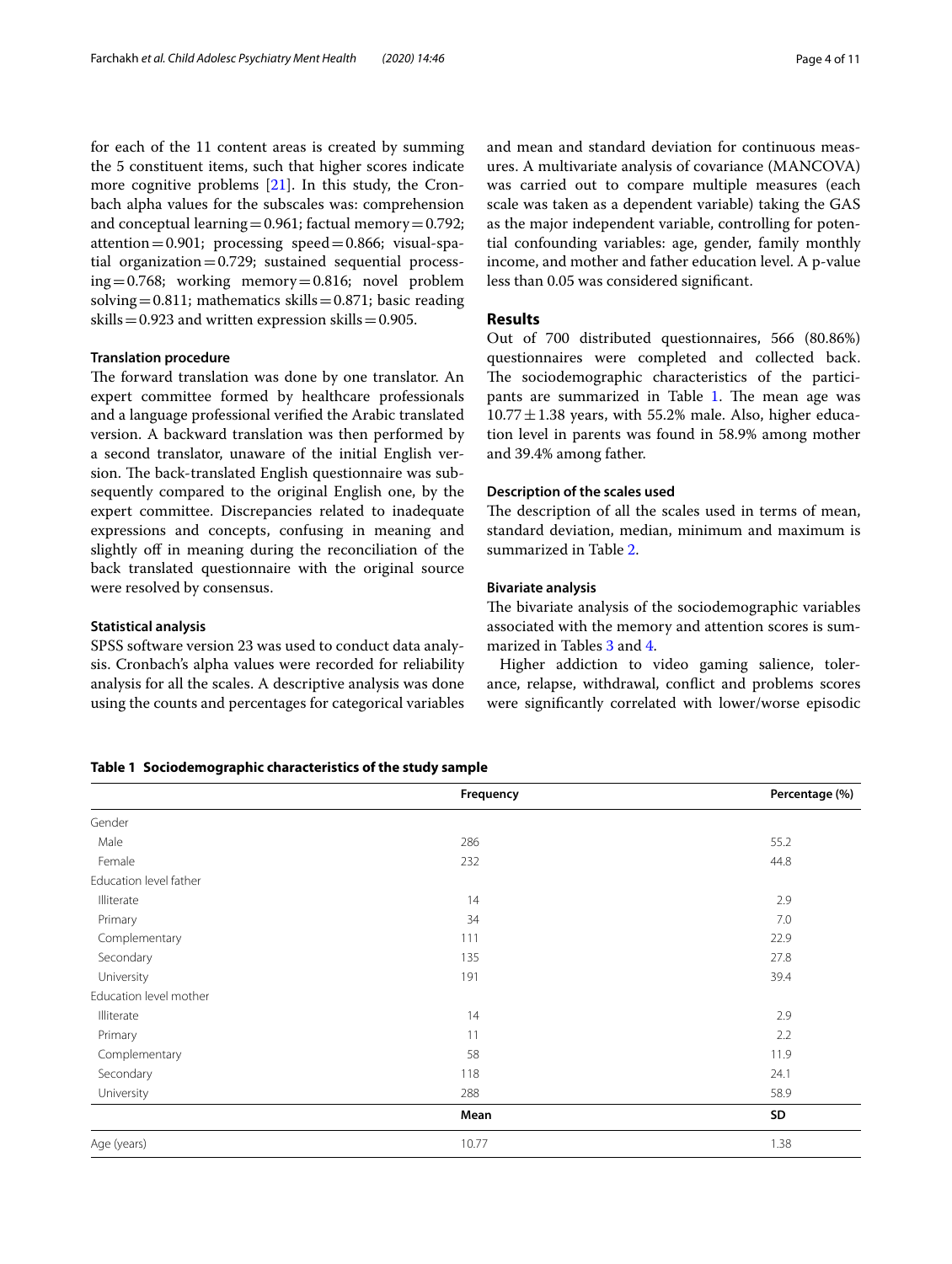# <span id="page-4-0"></span>**Table 2 Description of the scales used**

| <b>Scale</b>                             | Mean  | <b>Standard</b><br>deviation | Median         | Minimum      | <b>Maximum</b> |
|------------------------------------------|-------|------------------------------|----------------|--------------|----------------|
| Episodic memory                          | 6.32  | 7.06                         | $\overline{4}$ | $\mathbf{0}$ | 46             |
| Working memory                           | 3.99  | 5.45                         | 2              | 0            | 32             |
| Visual memory                            | 2.38  | 3.86                         |                | 0            | 27             |
| Clinical attention morning               | 16.75 | 4.56                         | 16             | $\Omega$     | 34             |
| Clinical attention afternoon             | 17.22 | 4.96                         | 16             | $\Omega$     | 36             |
| Comprehension conceptual learning        | 2.14  | 2.78                         |                | $\Omega$     | 15             |
| Factual memory                           | 1.98  | 2.51                         |                | 0            | 15             |
| Attention                                | 2.56  | 3.34                         |                | 0            | 15             |
| Processing speed                         | 2.75  | 3.30                         | 2              | 0            | 15             |
| Visual spatial organization              | 2.75  | 2.85                         | 2              | $\circ$      | 16             |
| Sustained sequential processing          | 2.74  | 2.81                         | 2              | 0            | 14             |
| LEAF working memory                      | 2.81  | 2.84                         | 2              | 0            | 15             |
| Novel problem solving                    | 2.50  | 2.72                         | 2              | 0            | 15             |
| Mathematical skills                      | 2.19  | 2.97                         |                | $\Omega$     | 15             |
| Basic reading skills                     | 2.64  | 3.30                         |                | $\Omega$     | 15             |
| Written expression skills                | 3.53  | 3.55                         | 3              | 0            | 15             |
| Addiction video gaming salience          | 3.95  | 3.56                         | 3              | $\Omega$     | 12             |
| Addiction video gaming tolerance         | 3.85  | 3.56                         | 3              | $\Omega$     | 12             |
| Addiction video gaming mood modification | 5.00  | 3.95                         | 4              | 0            | 12             |
| Addiction video gaming relapse           | 5.56  | 3.75                         | 6              | $\circ$      | 12             |
| Addiction video gaming withdrawal        | 4.16  | 3.29                         | 4              | $\circ$      | 12             |
| Addiction video gaming conflict          | 2.85  | 2.88                         | 2              | 0            | 12             |
| Addiction video gaming problems          | 1.39  | 2.22                         | 0              | $\mathbf{0}$ | 12             |

# <span id="page-4-1"></span>**Table 3 Bivariate analysis of factors associated with the memory and attention scores**

| Variable                   | Episodic<br>memory | Workina<br>memory | <b>Visual</b><br>memory | Clinical<br>attention<br>morning | Clinical<br>attention<br>afternoon | Comprehension<br>conceptual<br>learning | <b>Factual</b><br>memory | <b>Attention</b> | Processing<br>speed |
|----------------------------|--------------------|-------------------|-------------------------|----------------------------------|------------------------------------|-----------------------------------------|--------------------------|------------------|---------------------|
| Gender                     |                    |                   |                         |                                  |                                    |                                         |                          |                  |                     |
| Male                       | $6.65 \pm 7.03$    | $4.42 + 5.80$     | $2.36 \pm 3.68$         | $17.14 + 4.65$                   | $17.72 \pm 5.13$                   | $2.26 \pm 3.01$                         | $2.04 \pm 2.60$          | $2.82 \pm 3.60$  | $2.89 \pm 3.47$     |
| Female                     | $5.84 \pm 7.13$    | $3.38 \pm 4.90$   | $2.33 \pm 3.97$         | $16.21 \pm 4.40$                 | $16.55 \pm 4.64$                   | $2.00 \pm 2.50$                         | $1.85 \pm 2.34$          | $2.19 \pm 2.95$  | $2.52 \pm 3.05$     |
| $\overline{p}$             | 0.209              | 0.034             | 0.932                   | 0.028                            | 0.011                              | 0.307                                   | 0.405                    | 0.041            | 0.224               |
| <b>Educational level</b>   |                    |                   |                         |                                  |                                    |                                         |                          |                  |                     |
| Illiterate/<br>primary     | $7.87 \pm 9.52$    | $6.15 \pm 7.80$   | $2.83 \pm 3.59$         | $17.70 \pm 5.39$                 | $18.28 \pm 5.53$                   | $3.32 \pm 3.37$                         | $3.09 \pm 3.15$          | $4.15 + 4.38$    | $3.61 \pm 3.75$     |
| Comple-<br>mentary         | $6.22 \pm 7.24$    | $4.81 \pm 5.64$   | $2.31 \pm 3.49$         | $17.19 \pm 4.35$                 | $17.72 \pm 5.08$                   | $2.56 \pm 2.87$                         | $2.08 \pm 2.58$          | $3.16 \pm 3.63$  | $3.41 \pm 3.68$     |
| Secondary                  | $5.52 \pm 6.43$    | $3.53 \pm 4.64$   | $2.14 \pm 3.79$         | $16.98 \pm 4.74$                 | $17.25 \pm 4.74$                   | $2.06 \pm 2.59$                         | $2.00 \pm 2.36$          | $2.52 \pm 3.32$  | $2.95 \pm 3.39$     |
| University                 | $6.28 \pm 6.53$    | $2.97 \pm 4.58$   | $2.10 \pm 3.52$         | $16.02 \pm 4.23$                 | $16.66 \pm 4.72$                   | $1.45 \pm 2.40$                         | $1.52 \pm 2.28$          | $1.73 \pm 2.56$  | $1.95 \pm 2.68$     |
| р                          | 0.273              | 0.001             | 0.645                   | 0.054                            | 0.146                              | < 0.001                                 | 0.002                    | < 0.001          | < 0.001             |
| Mother's educational level |                    |                   |                         |                                  |                                    |                                         |                          |                  |                     |
| Illiterate/<br>primary     | $4.50 \pm 4.05$    | $6.08 \pm 6.85$   | $3.58 \pm 4.48$         | $16.65 + 5.73$                   | $17.83 + 5.16$                     | $3.78 + 4.38$                           | $3.09 \pm 3.28$          | $3.00 \pm 3.90$  | $4.09 \pm 4.57$     |
| Comple-<br>mentary         | $6.65 \pm 7.67$    | $5.28 \pm 6.17$   | $2.89 \pm 3.32$         | $17.89 \pm 4.65$                 | $18.52 \pm 5.49$                   | $3.07 + 3.27$                           | $2.94 \pm 3.20$          | $4.07 \pm 4.00$  | $3.93 \pm 3.35$     |
| Secondary                  | $6.39 \pm 8.47$    | $3.92 \pm 5.66$   | $2.09 \pm 3.98$         | $16.75 + 4.90$                   | $17.23 + 5.24$                     | $2.06 \pm 2.61$                         | $1.62 \pm 1.88$          | $2.37 \pm 3.05$  | $2.97 \pm 3.38$     |
| University                 | $6.31 \pm 6.53$    | $3.47 \pm 4.88$   | $2.13 \pm 3.67$         | $16.53 \pm 4.26$                 | $16.96 \pm 4.61$                   | $1.74 \pm 2.40$                         | $1.77 \pm 2.43$          | $2.29 \pm 3.21$  | $2.32 \pm 3.07$     |
| $\mathcal{P}$              | 0.639              | 0.025             | 0.162                   | 0.262                            | 0.187                              | < 0.001                                 | 0.001                    | 0.003            | 0.001               |

Italic values indicate signifcant *p*-values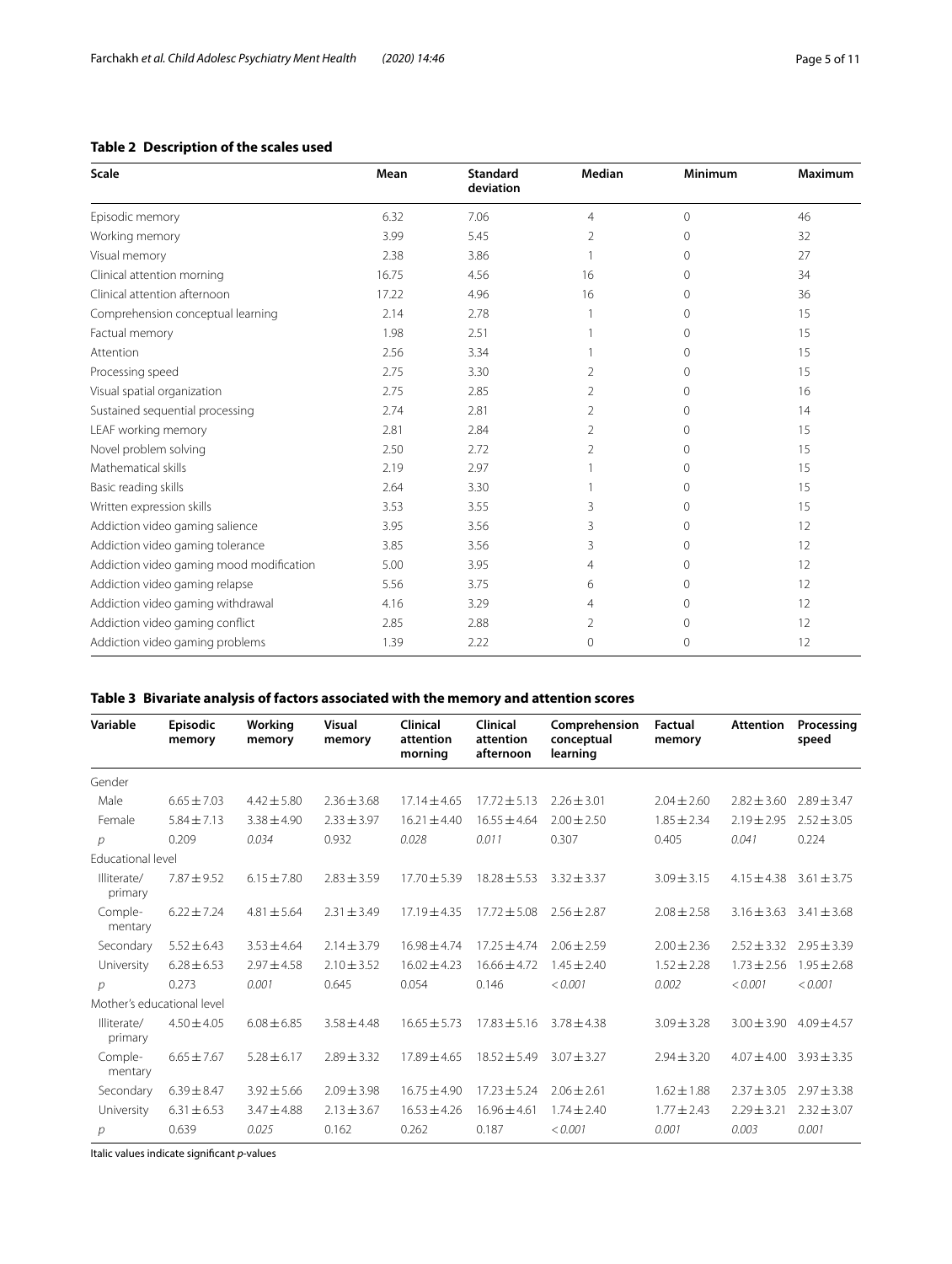| Variable                   | <b>Visual spatial</b><br>organization | <b>Sustained</b><br>sequential<br>processing | <b>LEAF</b><br>working<br>memory | Novel problem   | <b>Mathematics skills</b> | <b>Basic reading skills</b> | Written<br>expression<br>skills |
|----------------------------|---------------------------------------|----------------------------------------------|----------------------------------|-----------------|---------------------------|-----------------------------|---------------------------------|
| Gender                     |                                       |                                              |                                  |                 |                           |                             |                                 |
| Male                       | $2.96 \pm 3.00$                       | $2.94 \pm 2.93$                              | $2.94 \pm 3.09$                  | $2.57 \pm 2.88$ | $1.97 \pm 2.78$           | $2.89 \pm 3.56$             | $3.76 \pm 3.82$                 |
| Female                     | $2.44 \pm 2.60$                       | $2.45 \pm 2.62$                              | $2.60 \pm 2.49$                  | $2.36 \pm 2.48$ | $2.45 \pm 3.16$           | $2.24 \pm 2.80$             | $3.21 \pm 3.19$                 |
| р                          | 0.046                                 | 0.059                                        | 0.194                            | 0.413           | 0.086                     | 0.026                       | 0.09                            |
| Father's educational level |                                       |                                              |                                  |                 |                           |                             |                                 |
| Illiterate/primary         | $3.54 \pm 3.54$                       | $3.60 \pm 3.44$                              | $3.83 \pm 3.73$                  | $3.08 \pm 3.23$ | $3.44 \pm 3.91$           | $4.02 \pm 4.15$             | $4.70 \pm 4.11$                 |
| Complementary              | $3.25 \pm 3.26$                       | $3.08 \pm 3.07$                              | $3.21 \pm 3.00$                  | $2.96 \pm 2.95$ | $2.42 \pm 3.10$           | $3.03 \pm 3.21$             | $4.25 \pm 3.79$                 |
| Secondary                  | $2.62 \pm 2.64$                       | $2.82 \pm 2.93$                              | $2.74 \pm 2.80$                  | $2.63 \pm 2.74$ | $2.22 \pm 2.91$           | $2.60 \pm 3.29$             | $3.68 \pm 3.83$                 |
| University                 | $2.26 \pm 2.34$                       | $2.19 \pm 2.24$                              | $2.21 \pm 2.31$                  | $1.92 \pm 2.40$ | $1.53 \pm 2.32$           | $1.92 \pm 2.78$             | $2.64 \pm 2.80$                 |
| р                          | 0.006                                 | 0.006                                        | 0.001                            | 0.005           | < 0.001                   | < 0.001                     | < 0.001                         |
| Mother's educational level |                                       |                                              |                                  |                 |                           |                             |                                 |
| Illiterate/primary         | $3.59 \pm 3.81$                       | $3.13 \pm 2.38$                              | $3.41 \pm 2.97$                  | $2.82 \pm 2.50$ | $2.73 \pm 2.86$           | $3.32 \pm 2.61$             | $3.64 \pm 3.50$                 |
| Complementary              | $3.46 \pm 3.21$                       | $3.77 \pm 3.58$                              | $3.71 \pm 3.62$                  | $3.70 \pm 3.47$ | $3.28 \pm 3.33$           | $2.91 \pm 2.84$             | $4.96 \pm 4.09$                 |
| Secondary                  | $2.96 \pm 3.01$                       | $3.04 \pm 2.94$                              | $2.57 \pm 2.58$                  | $2.27 \pm 2.44$ | $2.19 \pm 3.32$           | $2.81 \pm 3.39$             | $3.52 \pm 3.63$                 |
| University                 | $2.45 \pm 2.53$                       | $2.41 \pm 2.58$                              | $2.62 \pm 2.72$                  | $2.31 \pm 2.68$ | $1.85 \pm 2.63$           | $2.41 \pm 3.32$             | $3.23 \pm 3.37$                 |
| р                          | 0.026                                 | 0.004                                        | 0.035                            | 0.005           | 0.007                     | 0.404                       | 0.012                           |

#### <span id="page-5-0"></span>**Table 4 Bivariate analysis of factors associated with the memory and attention scores**

Post hoc analysis: Father's education level: working memory (illiterate/primary vs secondary p=0.021; illiterate/primary vs university p=0.002; complementary vs university p=0.026); comprehension conceptual morning (illiterate/primary vs secondary p=0.036; illiterate/primary vs university p<0.001; complementary vs university  $p = 0.005$ ); Factual memory (illiterate/primary vs university  $p = 0.001$ ); attention (illiterate/primary vs secondary  $p = 0.022$ ; illiterate/primary vs university  $p$ <0.001; complementary vs university  $p = 0.003$ ; processing speed (illiterate/primary vs university  $p = 0.014$ ; complementary vs university  $p = 0.002$ ); visual spatial organization (illiterate/primary vs university  $p=0.034$ ; complementary vs university  $p=0.026$ ); sustained sequential processing (illiterate/primary vs university  $p=0.014$ ); working memory (illiterate/primary vs university  $p=0.003$ ; complementary vs university  $p=0.024$ ); novel problem solving (complementary vs university p=0.013); mathematics skills (illiterate/primary vs university p<0.001); basic reading skills (illiterate/primary vs university p<0.001; complementary vs university  $p=0.033$ ); written expression (illiterate/primary vs university  $p=0.002$ ; complementary vs university  $p=0.001$ ). Mother's education level: comprehension conceptual learning (illiterate/primary vs secondary  $p=0.033$ ; illiterate/primary vs university  $p=0.003$ ; complementary vs university  $p=0.005$ ); Factual memory (complementary vs secondary  $p = 0.006$ ; complementary vs secondary  $p = 0.008$ ); LEAF attention (complementary vs secondary  $p = 0.012$ ; complementary vs university  $p = 0.002$ ); processing speed (complementary vs university  $p = 0.005$ ); sustained sequential processing (complementary vs university  $p = 0.005$ ); novel problem solving (complementary vs secondary  $p = 0.009$ ; complementary vs secondary  $p = 0.004$ ); mathematics skills (complementary vs university  $p = 0.005$ ); written expression (complementary vs university  $p=0.006$ )

Italic values indicate signifcant *p*-values

memory, working memory, visual memory, clinical attention in the morning and in the afternoon, comprehension and conceptual learning, factual memory, LEAF attention, processing speed, visual spatial organization, sustained sequential processing, LEAF working memory, novel problem solving, mathematics skills, basic reading and written expression skills scores, except for the mood modifcation that was not associated with the visual memory and mathematics skills scores (Table [5\)](#page-6-0).

#### **Multivariate analysis**

The MANCOVA analysis was performed taking the scales as the dependent variables and the addiction to video gaming salience as the independent variable, adjusting for the covariates (age, gender, family monthly income, and mother and father education levels).

Higher addiction to video gaming salience was significantly associated with higher episodic memory score (worse episodic memory), higher novel problem solving score (worse problem solving), higher basic reading

skills score (worse basic reading skills), higher written expression skills score (worse written expression skills) and higher clinical attention in the morning and afternoon scores (worse episodic memory and attention).

Higher addiction to video gaming tolerance were signifcantly associated with higher novel problem solving score (worse novel problem solving) and higher clinical attention in the morning and afternoon scores (worse attention).

Higher addiction to video gaming withdrawal were signifcantly associated with higher clinical attention in the afternoon score (worse attention), higher factual memory score (worse factual memory), higher attention score (worse attention), higher processing speed score (worse processing speed), higher visual spatial organization score (worse visual spatial organization), higher sustained sequential processing score (worse sustained sequential processing), higher working memory score (worse working memory), higher novel problem solving score (worse novel problem solving) and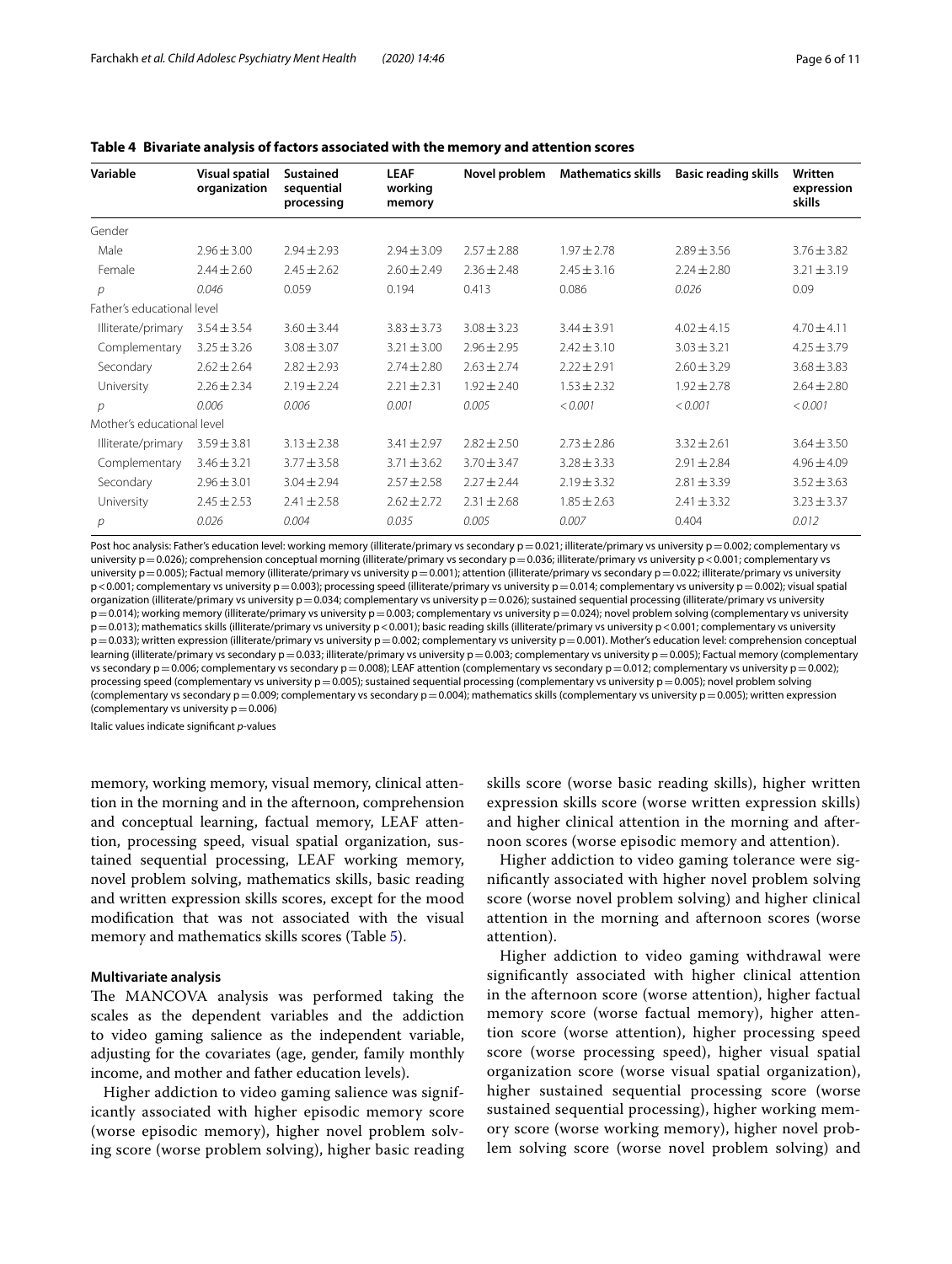| Variable                                | <b>Addiction</b><br>video gaming<br>salience | <b>Addiction</b><br>video gaming<br>tolerance | <b>Addiction video</b><br>gaming mood<br>modification | <b>Addiction video Addiction</b><br>gaming relapse | video gaming<br>withdrawal | <b>Addiction</b><br>video gaming<br>conflict | <b>Addiction</b><br>video gaming<br>problems |
|-----------------------------------------|----------------------------------------------|-----------------------------------------------|-------------------------------------------------------|----------------------------------------------------|----------------------------|----------------------------------------------|----------------------------------------------|
| Episodic memory 0.363 <sup>c</sup>      |                                              | 0.353 <sup>c</sup>                            | 0.216 <sup>c</sup>                                    | $0.263^c$                                          | 0.293 <sup>c</sup>         | 0.325c                                       | 0.244c                                       |
| Working memory                          | 0.250 <sup>c</sup>                           | $0.253^c$                                     | 0.169 <sup>c</sup>                                    | $0.211$ <sup>c</sup>                               | $0.298^c$                  | 0.299 <sup>c</sup>                           | $0.312^c$                                    |
| Visual memory                           | $0.137^{b}$                                  | 0.133 <sup>b</sup>                            | 0.069                                                 | $0.119^{b}$                                        | 0.209 <sup>c</sup>         | $0.274^c$                                    | $0.343^c$                                    |
| Clinical attention<br>morning           | 0.361c                                       | 0.305c                                        | 0.278c                                                | 0.320 <sup>c</sup>                                 | 0.343c                     | 0.329 <sup>c</sup>                           | 0.232 <sup>c</sup>                           |
| Clinical attention<br>afternoon         | 0.334c                                       | 0.283 <sup>c</sup>                            | 0.248c                                                | 0.300 <sup>c</sup>                                 | 0.323c                     | 0.300 <sup>c</sup>                           | 0.231c                                       |
| Comprehension<br>conceptual<br>learning | 0.201 <sup>c</sup>                           | $0.210^{c}$                                   | $0.154^{b}$                                           | $0.143^{b}$                                        | $0.242^c$                  | 0.200 <sup>c</sup>                           | 0.226 <sup>c</sup>                           |
| Factual memory                          | 0.204 <sup>c</sup>                           | $0.241$ <sup>c</sup>                          | $0.138^{b}$                                           | 0.179 <sup>c</sup>                                 | $0.296^c$                  | 0.291 <sup>c</sup>                           | $0.258^c$                                    |
| I FAF attention                         | 0.287c                                       | 0.277 <sup>c</sup>                            | 0.211c                                                | 0.228c                                             | 0.293c                     | 0.246 <sup>c</sup>                           | $0.218$ <sup>c</sup>                         |
| Processing speed                        | 0.264c                                       | 0.253c                                        | 0.169 <sup>c</sup>                                    | 0.210 <sup>c</sup>                                 | 0.302c                     | 0.245c                                       | 0.215c                                       |
| Visual spatial<br>organization          | 0.337 <sup>c</sup>                           | $0.312^c$                                     | $0.210^{c}$                                           | $0.255^{\circ}$                                    | 0.338c                     | $0.287^c$                                    | $0.173^c$                                    |
| Sustained<br>sequential<br>processing   | $0.282^c$                                    | 0.284 <sup>c</sup>                            | $0.222$ <sup>c</sup>                                  | $0.282^c$                                          | 0.329 <sup>c</sup>         | 0.222 <sup>c</sup>                           | $0.152^{b}$                                  |
| <b>LEAF</b> working<br>memory           | $0.263^c$                                    | 0.243c                                        | 0.198 <sup>c</sup>                                    | 0.213c                                             | 0.295c                     | 0.235 <sup>c</sup>                           | $0.177^c$                                    |
| Novel solving<br>problem                | 0.226c                                       | 0.185c                                        | 0.175c                                                | $0.164^c$                                          | 0.272c                     | $0.218^{c}$                                  | $0.155^{b}$                                  |
| Mathematics<br>skills                   | $0.148^{b}$                                  | 0.133 <sup>b</sup>                            | 0.081                                                 | $0.099$ <sup>a</sup>                               | $0.140^{b}$                | $0.130^{b}$                                  | $0.160^{b}$                                  |
| Basic reading<br>skills                 | $0.270^{c}$                                  | 0.230 <sup>c</sup>                            | $0.150^{b}$                                           | $0.202^c$                                          | $0.232^c$                  | 0.209 <sup>c</sup>                           | $0.160^{b}$                                  |
| Written expres-<br>sion                 | 0.310 <sup>c</sup>                           | 0.289c                                        | 0.191 <sup>c</sup>                                    | 0.214c                                             | 0.293c                     | 0.217c                                       | 0.107 <sup>a</sup>                           |

# <span id="page-6-0"></span>**Table 5 Bivariate analysis of continuous variables associatedd with the video gaming addiction subscales scores**

<sup>a</sup> $p$  < 0.05; <sup>b</sup> $p$  < 0.01; <sup>c</sup> $p$  < 0.001

higher written expression skills score (worse written expression skills) (Table [6\)](#page-7-0).

#### **Discussion**

Thus far, this is the first study to be conducted on Lebanese school children to evaluate the association between addiction to video games, memory, attention and learning abilities. Taking into consideration that intensive video gaming has frequently been linked to the development of addictive-like behaviors among children, we found highly important to assess some cognitive factors that could be affected in this delicate population. The results showed that higher addiction to video gaming was signifcantly associated with higher memory score (worse memory), with higher attention score (worse attention), and higher LEAF scale and subscales scores (worse cognitive and academic abilities). We also found that having a father with university education level was signifcantly associated with lower attention score (better attention)

and lower LEAF scale and subscales scores (better cognitive and academic abilities).

Higher addiction to video gaming was signifcantly associated with higher memory score (worse memory). When the diferent studies were reviewed, the results were found to be contradictory. Some of the studies argued that video games have negative efects on memory, while other ones did not support this fnding [\[22](#page-9-21)]. Moreover, an observational study comparing patients with internet gaming disorder against healthy control groups revealed that the formers had lower working memory functioning  $[8]$  $[8]$ . This particular result regarding memory may relate to the fact that spending too much time playing the same type of games could be harming their abilities to retain and boost memories.

Moreover, higher addiction to video gaming was signifcantly associated with higher attention score (worse attention). Similar to our results, increasing behavioral studies proved that video games addicts showed attention deficits. De facto, Zhou et al.  $[23]$  $[23]$  demonstrated that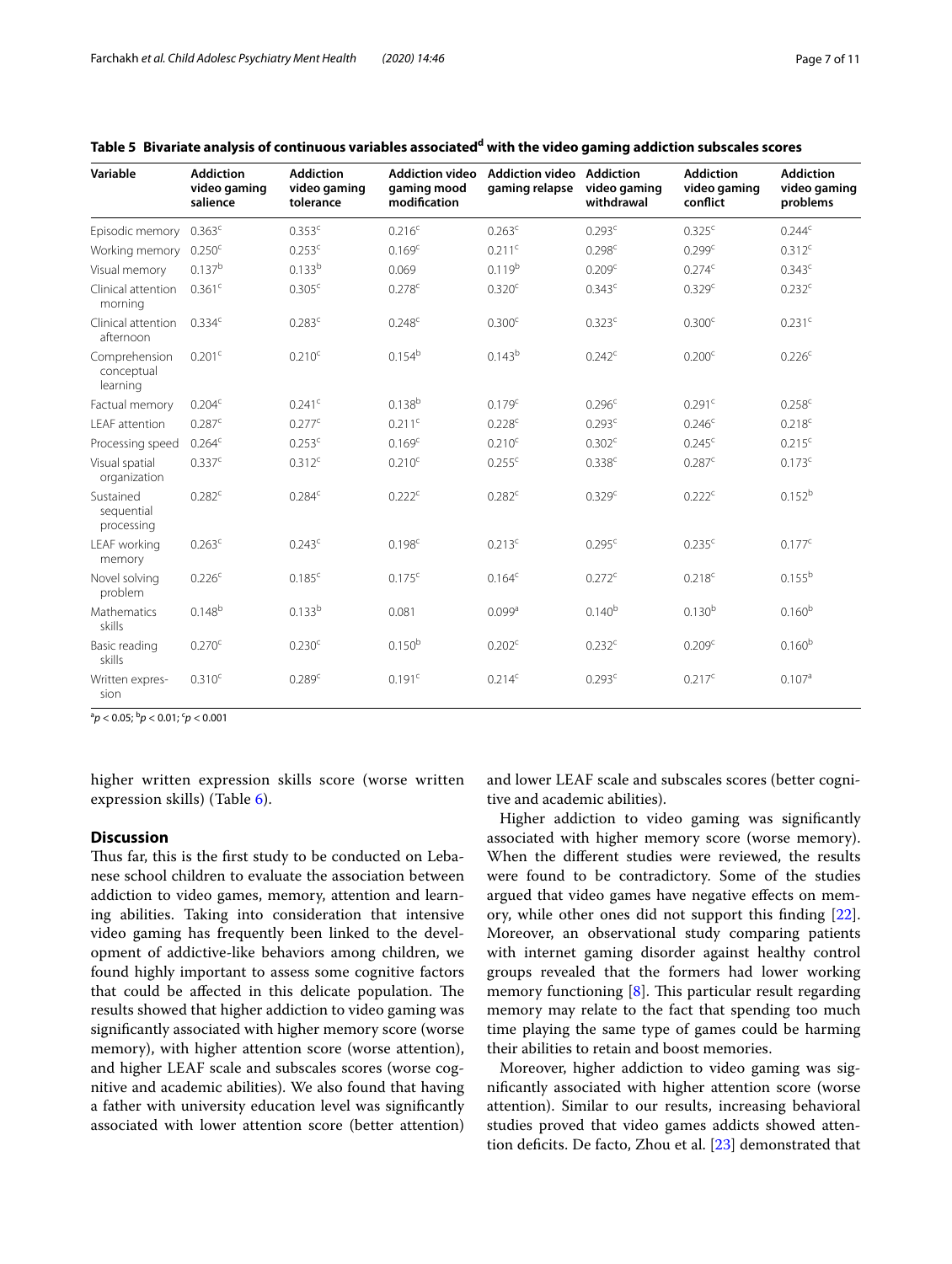# <span id="page-7-0"></span>**Table 6 Multivariate analysis of covariance (MANCOVA)**

|                                                                            | Beta     | <b>Partial Eta</b> | p-value | 95% confidence interval |             |  |
|----------------------------------------------------------------------------|----------|--------------------|---------|-------------------------|-------------|--|
|                                                                            |          | squared            |         | Lower bound             | Upper bound |  |
| Episodic memory                                                            |          |                    |         |                         |             |  |
| Addiction video gaming salience                                            | 0.581    | 0.024              | 0.009   | 0.149                   | 1.013       |  |
| Working memory                                                             |          |                    |         |                         |             |  |
| Addiction video gaming salience                                            | 0.292    | 0.013              | 0.058   | $-0.010$                | 0.594       |  |
| Addiction video gaming mood modification                                   | 0.213    | 0.012              | 0.061   | $-0.010$                | 0.437       |  |
| Father university compared to illiteracy/primary level*                    | $-1.886$ | 0.012              | 0.070   | $-3.929$                | 0.157       |  |
| Mother university compared to illiteracy/primary level*                    | $-2.522$ | 0.011              | 0.077   | $-5.315$                | 0.272       |  |
| Visual memory                                                              |          |                    |         |                         |             |  |
| Mother secondary compared to illiteracy/primary level*                     | $-2.204$ | 0.024              | 0.009   | $-3.851$                | $-0.558$    |  |
| Addiction video gaming withdrawal                                          | 0.139    | 0.010              | 0.088   | $-0.021$                | 0.299       |  |
| Clinical attention morning                                                 |          |                    |         |                         |             |  |
| Addiction video gaming salience                                            | 0.562    | 0.057              | < 0.001 | 0.294                   | 0.830       |  |
| Addiction video gaming tolerance                                           | 0.411    | 0.026              | 0.007   | 0.114                   | 0.708       |  |
| Father university compared to illiteracy/primary level*                    | $-2.052$ | 0.017              | 0.027   | $-3.866$                | $-0.238$    |  |
| Clinical attention afternoon                                               |          |                    |         |                         |             |  |
| Addiction video gaming salience                                            | 0.561    | 0.049              | 0.001   | 0.270                   | 0.851       |  |
| Addiction video gaming tolerance                                           | 0.367    | 0.018              | 0.025   | 0.046                   | 0.689       |  |
| Addiction video gaming withdrawal                                          | 0.293    | 0.016              | 0.035   | 0.020                   | 0.565       |  |
| LEAF comprehension conceptual learning                                     |          |                    |         |                         |             |  |
| Father university compared to illiteracy/primary level*                    | $-1.445$ | 0.021              | 0.006   | $-2.464$                | $-0.425$    |  |
| Mother university compared to illiteracy/primary level*                    |          | 0.017              |         | $-2.723$                |             |  |
|                                                                            | $-1.348$ |                    | 0.055   |                         | 0.028       |  |
| LEAF factual memory                                                        |          |                    |         |                         |             |  |
| Addiction video gaming withdrawal                                          | 0.156    | 0.019              | 0.019   | 0.026                   | 0.286       |  |
| Father university compared to illiteracy/primary level*                    | $-1.103$ | 0.011              | 0.015   | $-1.988$                | $-0.218$    |  |
| Mother secondary compared to illiteracy/primary level*                     | $-1.724$ | 0.027              | 0.006   | $-2.960$                | $-0.489$    |  |
| Mother university compared to illiteracy/primary level*                    | $-1.357$ | 0.026              | 0.026   | $-2.551$                | $-0.164$    |  |
| LEAF attention                                                             |          |                    |         |                         |             |  |
| Addiction video gaming withdrawal                                          | 0.172    | 0.012              | 0.043   | 0.005                   | 0.339       |  |
| Father university compared to illiteracy/primary level*                    | $-1.660$ | 0.021              | 0.014   | $-2.988$                | $-0.332$    |  |
| LEAF processing speed                                                      |          |                    |         |                         |             |  |
| Addiction video gaming withdrawal                                          | 0.245    | 0.023              | 0.011   | 0.057                   | 0.434       |  |
| LEAF visual spatial organization                                           |          |                    |         |                         |             |  |
| Addiction video gaming withdrawal                                          | 0.145    | 0.013              | 0.044   | 0.004                   | 0.285       |  |
| LEAF sustained sequential processing                                       |          |                    |         |                         |             |  |
| Addiction video gaming withdrawal                                          | 0.244    | 0.032              | 0.001   | 0.098                   | 0.389       |  |
| LEAF working memory                                                        |          |                    |         |                         |             |  |
| Addiction video gaming withdrawal                                          | 0.183    | 0.022              | 0.014   | 0.037                   | 0.329       |  |
| Father university                                                          | $-1.254$ | 0.006              | 0.019   | $-2.302$                | $-0.205$    |  |
| LEAF novel problem solving                                                 |          |                    |         |                         |             |  |
| Addiction video gaming salience                                            | 0.212    | 0.025              | 0.008   | 0.056                   | 0.369       |  |
| Addiction video gaming tolerance                                           | 0.214    | 0.021              | 0.016   | 0.041                   | 0.388       |  |
| Addiction video gaming withdrawal                                          | 0.233    | 0.033              | 0.002   | 0.086                   | 0.379       |  |
| LEAF mathematic skills                                                     |          |                    |         |                         |             |  |
| Gender (females vs males*)                                                 | 0.849    | 0.020              | 0.018   | 0.148                   | 1.551       |  |
| Father secondary level of education compared to illiteracy/primary level*  | $-1.319$ | 0.015              | 0.040   | $-2.578$                | $-0.059$    |  |
| Father university level of education compared to illiteracy/primary level* | $-1.534$ | 0.021              | 0.015   | $-2.769$                | $-0.299$    |  |
| LEAF basic reading skills                                                  |          |                    |         |                         |             |  |
| Addiction video gaming salience                                            | 0.220    | 0.016              | 0.035   | 0.015                   | 0.425       |  |
| Father university level of education compared to illiteracy/primary level* | $-1.919$ | 0.026              | 0.007   | $-3.305$                | $-0.533$    |  |
| LEAF written expression skills                                             |          |                    |         |                         |             |  |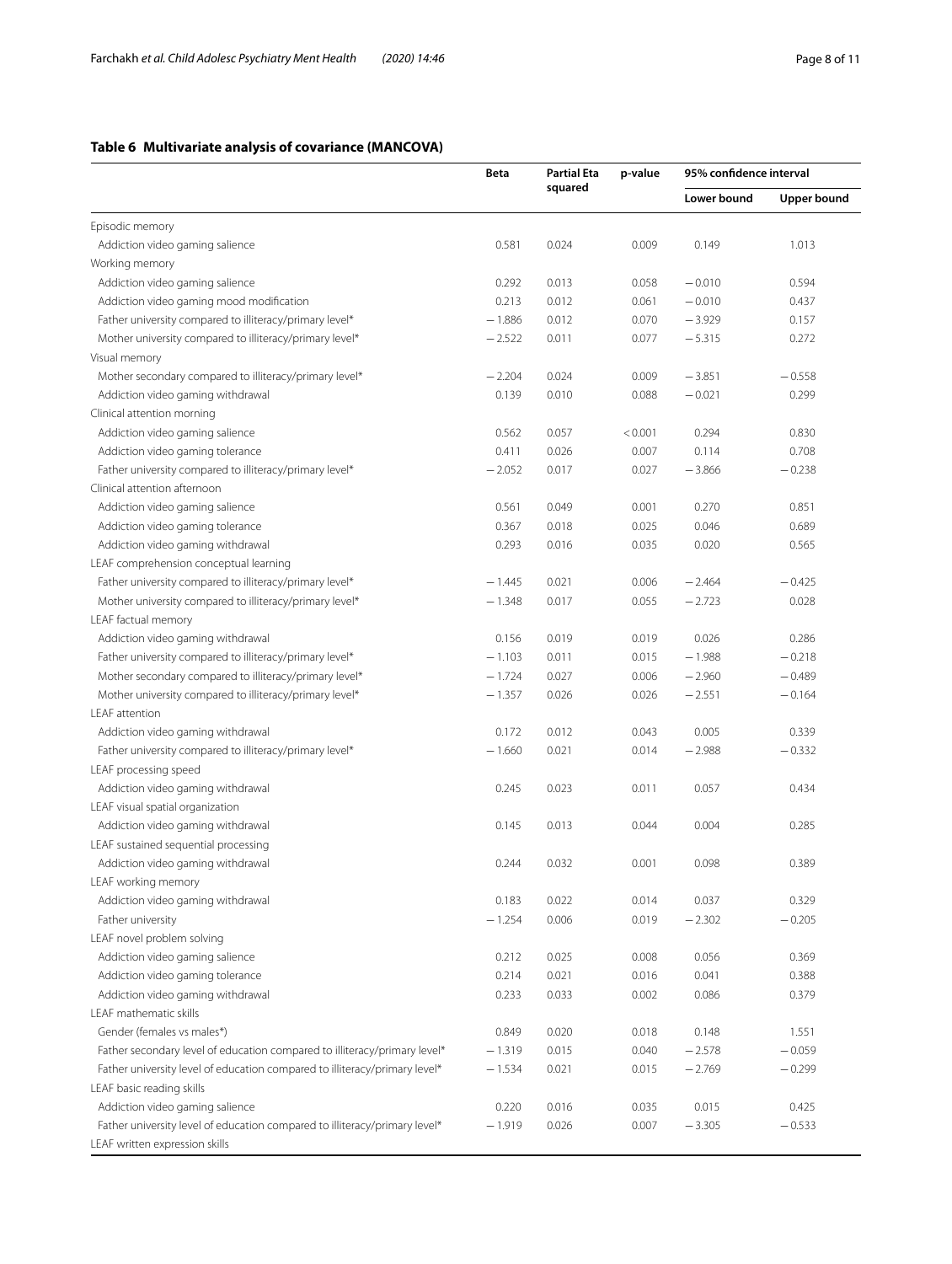|                                   | Beta     | <b>Partial Eta</b><br>squared | p-value | 95% confidence interval |             |
|-----------------------------------|----------|-------------------------------|---------|-------------------------|-------------|
|                                   |          |                               |         | Lower bound             | Upper bound |
| Addiction video gaming salience   | 0.236    | 0.012                         | 0.019   | 0.038                   | 0.433       |
| Addiction video gaming withdrawal | 0.231    | 0.016                         | 0.015   | 0.044                   | 0.417       |
| Father university                 | $-1.917$ | 0.022                         | 0.005   | $-3.256$                | $-0.577$    |
|                                   |          |                               |         |                         |             |

#### **Table 6 (continued)**

\*Reference group

when performing the attention-related task, more total error rates was observed in subjects with internet gaming addiction in comparison to controls. To boot, Song et al. [\[24\]](#page-10-0) established a positive correlation between inattention and internet gaming addiction severity, while lack of attention was verifed to be a high predictor of online gaming addiction by Ko et al.  $[25]$  $[25]$  $[25]$ . The finding we obtained could be interpreted by the instant rewards and constant stimulation of video games that raise the threshold for children to pay attention in less stimulating situations, where working harder is required to get rewards. Another theory could be that children sufering from attentional problems become captivated by video games as a coping strategy of their behavioral disorder.

Likewise, higher addiction to video gaming was signifcantly associated with higher LEAF scale and subscales scores (worse cognitive and academic abilities). Correspondingly, Gentile et al. [\[26\]](#page-10-2) found that video games addiction among Singaporean adolescents predicted worse school grades and cognitive well-being. In contrast, another study conducted by Regina et al. [\[11](#page-9-10)] demonstrated no evidence that excessive video gaming negatively afects adolescents' school performances. Our result may be understood in the light of the fact that more time spent on video games means less time spent on academic activities, as well as less hours of sleep overall, which generally make children with heavy video gaming attitudes, less alert and more susceptible to cognitive errors.

In addition to the previous fndings, having a father with university education level was signifcantly associated with lower attention score (better attention) and lower LEAF scale and subscales scores (better cognitive and academic abilities). To our knowledge, no study in the literature discussed the education level of the parents, particularly the father, in this particular context. The cause for our result could be that highly educated fathers raise their children in a similar educative way, which enhances their cognitive and academic skills.

#### **Clinical implications**

The current study provides many valuable contributions to the literature. Despite growing numbers of published studies examining cognitive skills in children playing video games, there is a paucity of rigorous ones from which to draw firm conclusions. This study procures firm evidence that addiction to video games is linked to worse memory, attention, as well as cognitive and academic skills in school children. This analysis constitutes a vital first step towards a better understanding of video games addiction in children, supporting its evidence as a plausible entity with detrimental association. By this, the study encourages parents of children addicted to video games to set particular gaming rules (such as limiting gaming time and avoiding exploration of new games), advocates schools to introduce children to other fun activities to do, and highlights the importance of consulting a therapist in extreme cases.

### **Limitations**

There are several limitations that should be noted. First of all, all scales were self-rated, which may only show high risk of addiction to video gaming rather than the diagnosis. Second, residual confounding bias is also possible, since there could be factors related to video gaming such as pre-existing attention problems, ADHD diagnosis that were not measured in this study. Moreover, parents might have over-or underestimated the answers to the questions, possibly predisposing us to information bias. A selection bias is also possible because of the enrollment of the students from three schools only and because of the convenient sample. The group of students chosen in this study were not representative of most of students in their age. Students' parents flled up the video gaming addiction scale, which could lead to information bias since this scale is not applicable to them. To add on that, since this study is cross-sectional, the fndings of this study cannot address the causal relationships among the primary constructs of interest. Finally, the scales used have not been validated in Lebanon. The use of a random sample is an important advantage to the study, thus, the results we obtained can be generalized to the whole population. The results cannot be generalized to the whole population since it only recruited students from private schools, as well as a high percentage of well-educated mothers. A prospective longitudinal study is needed to better follow up the cognitive function of children over time.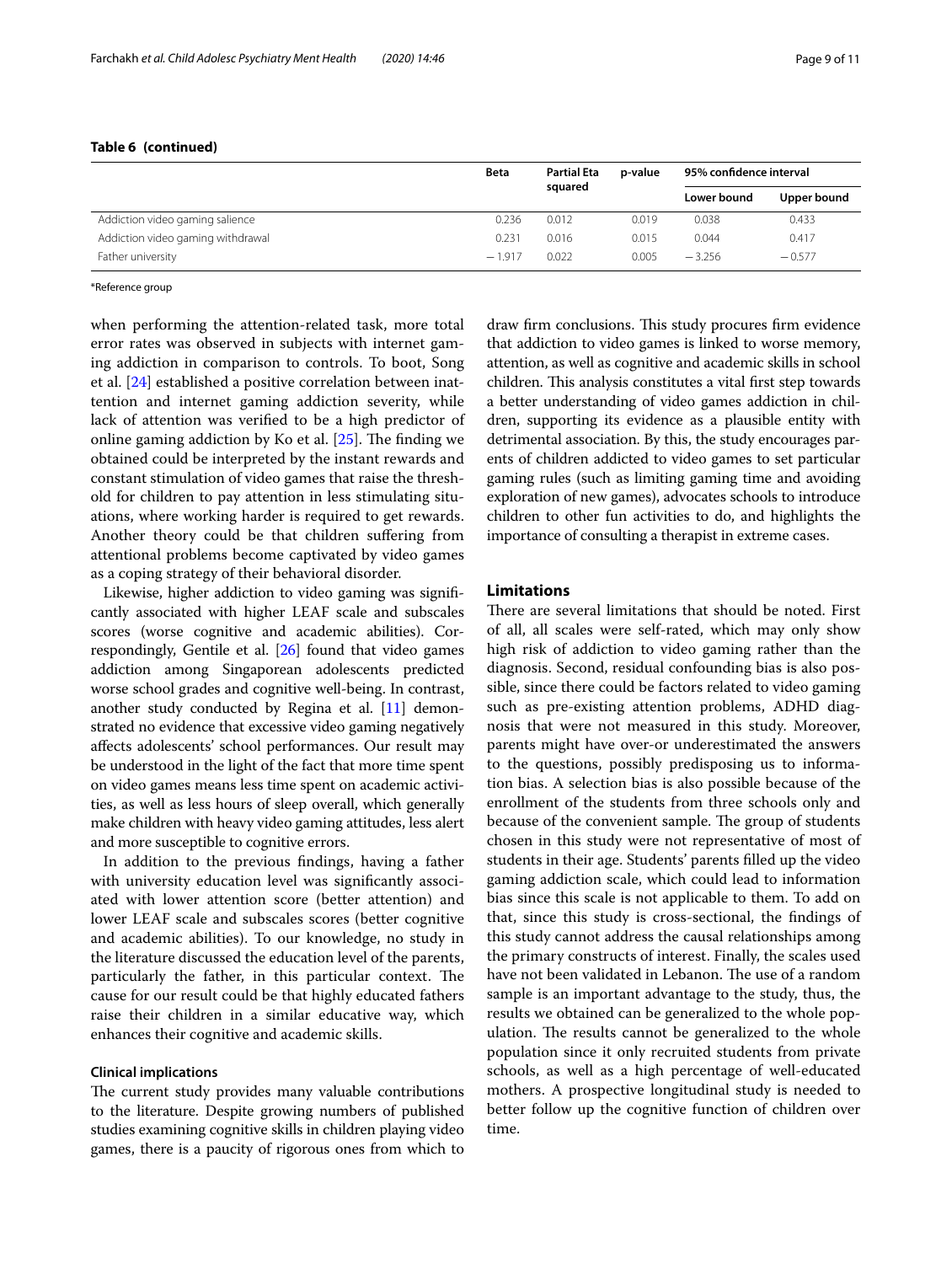#### **Conclusion**

In conclusion, the results suggest a correlation between addiction to video games and worse memory, attention, as well as cognitive and academic abilities among school children. Those findings indicate the need for more extensive research, and serve to highlight vital next steps needed in future papers, such as identifying predicting factors that could aid in early detection of video gaming addiction in children.

#### **Abbreviations**

DSM-5: Diagnostic and Statistical Manual of Mental Disorders; ICD-11: 11th Revision of International Classifcation of Diseases; ADHD: Attention defcit hyperactivity disorder; GASC: Game Addiction Scale for Children; CMQ: Children's Memory Questionnaire; LEAF: Learning, Executive and Attention Functioning Scale; MANCOVA: Multivariate analysis of covariance.

#### **Acknowledgements**

The authors would like to thank the mothers for accepting to be part of this study.

#### **Authors' contributions**

The authors would like to thank Mr. Jihad Gerges, Mr. Joseph Chahine and the following persons of College Central des Moines Libanais Maronites—Jounieh: Father Superior Antoine Salame, General Director Father Dr. Wadih Al Skayem, Mrs. Hélène Chbeir—Director of the kindergarten, Mr. Joseph Rassi—Director of the primary cycle as well as the teachers of the primary cycle for their help in the data collection. The authors would like to thank Pr. William G. Kronenberger for giving us the permission to use the LEAF scale. Special thanks to the parents who participated in this study and for Ms. Marine Arisdakessian for her help in the data entry. All authors read and approved the fnal manuscript.

#### **Funding**

None.

#### **Availability of data and materials**

There is no public access to all data generated or analyzed during this study to preserve the privacy of the identities of the individuals. The dataset that supports the conclusions is available to the corresponding author upon request.

#### **Ethics approval and consent to participate**

The Psychiatric Hospital of the Cross Ethics and Research Committee approved this study protocol (HPC-012-2018). A written consent was obtained from the students and from their parents prior to starting the data collection.

#### **Consent for publication**

Not applicable.

#### **Competing interests**

The authors declare that they have no competing interests.

#### **Author details**

<sup>1</sup> Faculty of Medicine and Medical Sciences, Holy Spirit University of Kaslik (USEK), Jounieh, Lebanon. <sup>2</sup> Research and Psychology Departments, Psychiatric Hospital of the Cross, P.O. Box 60096, Jal Eddib, Lebanon.<sup>3</sup> INSERM, Univ. Limoges, CH Esquirol, IRD, U1094 Tropical Neuroepidemiology, Institute of Epidemiology and Tropical Neurology, GEIST, Limoges, France. 4 INSPECT-LB: Institut National de Santé Publique, Epidémiologie Clinique Et Toxicologie-Liban, Beirut, Lebanon.<sup>5</sup> Faculty of Arts and Sciences, Holy Spirit University of Kaslik (USEK), Jounieh, Lebanon. <sup>6</sup> Faculty of Pharmacy, Lebanese University, Beirut, Lebanon.<sup>7</sup> Faculty of Medicine, University of Nicosia, Nicosia, Cyprus.

#### Received: 4 June 2020 Accepted: 4 December 2020 Published online: 12 December 2020

#### **References**

- <span id="page-9-0"></span>1. Nielsen website. Multi-plateform gaming: for the win! [https://www.niels](https://www.nielsen.com/us/en/insights/article/2014/multi-platform-gaming-for-the-win/) [en.com/us/en/insights/article/2014/multi-platform-gaming-for-the-win/](https://www.nielsen.com/us/en/insights/article/2014/multi-platform-gaming-for-the-win/).
- <span id="page-9-1"></span>2. Jo YS, Bhang SY, Choi JS, Lee HK, Lee SY, Kweon YS. Clinical characteristics of diagnosis for internet gaming disorder: comparison of DSM-5 IGD and ICD-11 GD diagnosis. J Clin Med. 2019;8(7):945.
- <span id="page-9-2"></span>3. Torres-Rodriguez A, Grifths MD, Carbonell X, Oberst U. Internet gaming disorder in adolescence: psychological characteristics of a clinical sample. J Behav Addict. 2018;7(3):707–18.
- <span id="page-9-3"></span>4. Nogueira M, Faria H, Vitorino A, Silva FG, Serrao NA. Addictive video game use: an emerging pediatric problem? Acta Med Port. 2019;32(3):183–8.
- <span id="page-9-4"></span>5. Christakis DA. The challenges of defning and studying "digital addiction" in children. JAMA. 2019;321(23):2277–8.
- <span id="page-9-5"></span>6. Kok Eren H, Orsal O. Computer game addiction and loneliness in children. Iran J Public Health. 2018;47(10):1504–10.
- <span id="page-9-6"></span>7. Choi BY, Huh S, Kim D-J, Suh SW, Lee S-K, Potenza MN. Transitions in problematic internet use: a one-year longitudinal study of boys. Psychiatry Investig. 2019;16(6):433–42.
- <span id="page-9-7"></span>8. Du X, Yang Y, Gao P, Qi X, Du G, Zhang Y, et al. Compensatory increase of functional connectivity density in adolescents with internet gaming disorder. Brain Imaging Behav. 2017;11(6):1901–9.
- <span id="page-9-8"></span>9. Lim JA, Lee JY, Jung HY, Sohn BK, Choi SW, Kim YJ, et al. Changes of quality of life and cognitive function in individuals with internet gaming disorder: a 6-month follow-up. Medicine. 2016;95(50):e5695.
- <span id="page-9-9"></span>10. Teng Z, Nie Q, Guo C, Zhang Q, Liu Y, Bushman BJ. A longitudinal study of link between exposure to violent video games and aggression in Chinese adolescents: the mediating role of moral disengagement. Dev Psychol. 2019;55(1):184–95.
- <span id="page-9-10"></span>11. van den Eijnden R, Koning I, Doornwaard S, van Gurp F, Ter Bogt T. The impact of heavy and disordered use of games and social media on adolescents' psychological, social, and school functioning. J Behav Addict. 2018;7(3):697–706.
- <span id="page-9-11"></span>12. Evren C, Evren B, Dalbudak E, Topcu M, Kutlu N. Relationships of internet addiction and Internet gaming disorder symptom severities with probable attention deficit/hyperactivity disorder, aggression and negative afect among university students. Atten Defc Hyperact Disord. 2019;11(4):413–21.
- <span id="page-9-12"></span>13. Stavropoulos V, Adams BLM, Beard CL, Dumble E, Trawley S, Gomez R, et al. Associations between attention defcit hyperactivity and internet gaming disorder symptoms: is there consistency across types of symptoms, gender and countries? Addict Behav Rep. 2019;9:100158.
- <span id="page-9-13"></span>14. Hawi NS, Samaha M, Grifths MD. Internet gaming disorder in Lebanon: relationships with age, sleep habits, and academic achievement. J Behav Addict. 2018;7(1):70–8.
- <span id="page-9-14"></span>15. Obeid S, Saade S, Haddad C, Sacre H, Khansa W, Al Hajj R, et al. Internet addiction among Lebanese adolescents: the role of self-esteem, anger, depression, anxiety, social anxiety and fear, impulsivity, and aggression a cross-sectional study. J Nerv Ment Dis. 2019;207(10):838–46.
- <span id="page-9-15"></span>16. Hawi NS, Samaha M. Validation of the Arabic version of the internet gaming disorder-20 test. Cyberpsychol Behav Soc Netw. 2017;20(4):268–72.
- <span id="page-9-16"></span>17. Hawi NS, Samaha M, Grifths MD. The digital addiction scale for children: development and validation. Cyberpsychol Behav Soc Netw. 2019;22(12):771–8.
- <span id="page-9-17"></span>18. Yılmaz E, Griffiths MD, Kan A. Development and validation of videogame addiction scale for children (VASC). Int J Ment Health Addict. 2017;15(4):869–82.
- <span id="page-9-18"></span>19. Drysdale K, Shores A, Levick W. Use of the everyday memory questionnaire with children. Child Neuropsychol. 2004;10(2):67–75.
- <span id="page-9-19"></span>20. Edelbrock C, Rancurello M. Childhood hyperactivity: an overview of rating scales and their applications. Clin Psychol Rev. 1985;5(5):429–45.
- <span id="page-9-20"></span>21. Castellanos I, Kronenberger WG, Pisoni DB. Questionnaire-based assessment of executive functioning: psychometrics. Appl Neuropsychol Child. 2018;7(2):93–109.
- <span id="page-9-21"></span>22. Ozcetin M, Gumustas F, Cag Y, Gokbay IZ, Ozmel A. The relationships between video game experience and cognitive abilities in adolescents. Neuropsychiatr Dis Treat. 2019;15:1171–80.
- <span id="page-9-22"></span>23. Zhou Z, Li C, Zhu H. An error-related negativity potential investigation of response monitoring function in individuals with internet addiction disorder. Front Behav Neurosci. 2013;7:131.